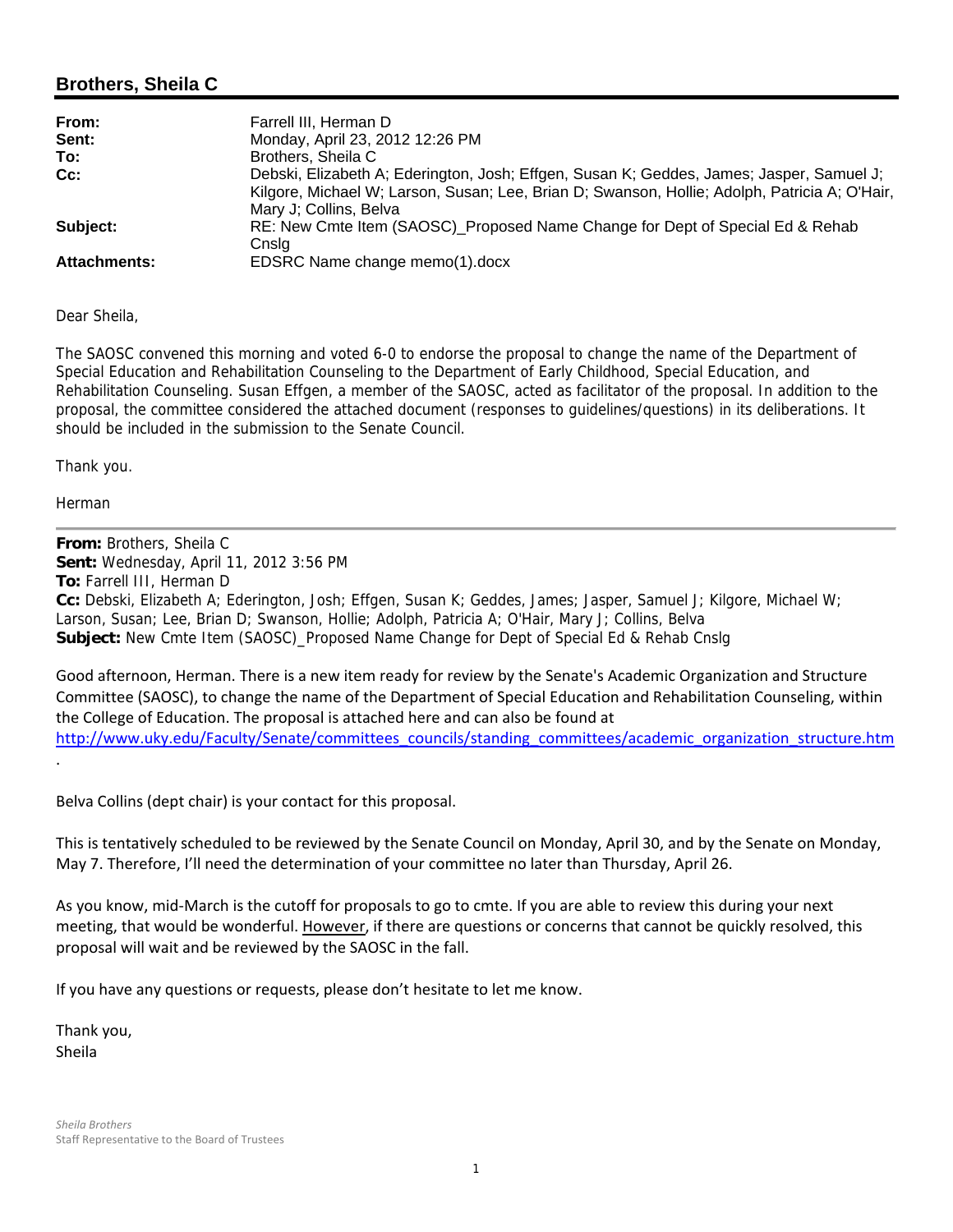

College of Education Office of the Dean 103 Dickey Hall Lexington, KY 40506-0017 859 257-2813

fax 859 323-1046

www.education.uky.edu

March 23, 2012

Ms. Sheila Brothers Administrative Support Associate **Board of Trustees** 203E Main Building

Dear Ms. Brothers:

Please find enclosed a department name change request from the Department of Special Education and Rehabilitation Counseling. They wish to change their name to the Department of Early Childhood, Special Education, and Rehabilitation Counseling. Making this change will not affect their current abbreviation. It will remain EDSRC. Also, this name change will not affect any of the program prefixes currently used for course offerings, names of degrees or majors within the department. Changing their name will promote clarity for each of the three distinct programs which will also be reflected in their transcripts when our students graduate and look for employment. It is our desire that this request can be processed fairly quickly. The enclosed letter explains in detail the rationale for making this request.

I support this request and recommend that the new name, Department of Early Childhood, Special Education, and Rehabilitation Counseling, be adopted.

Sincerely,

MJ D'Hair

Mary John O'Hair Dean and Professor

Enclosure: Request for Department Name Change

 $CC:$ Dr. Belva Collins, Chair, EDSRC Rosemary Waters, Budget Officer